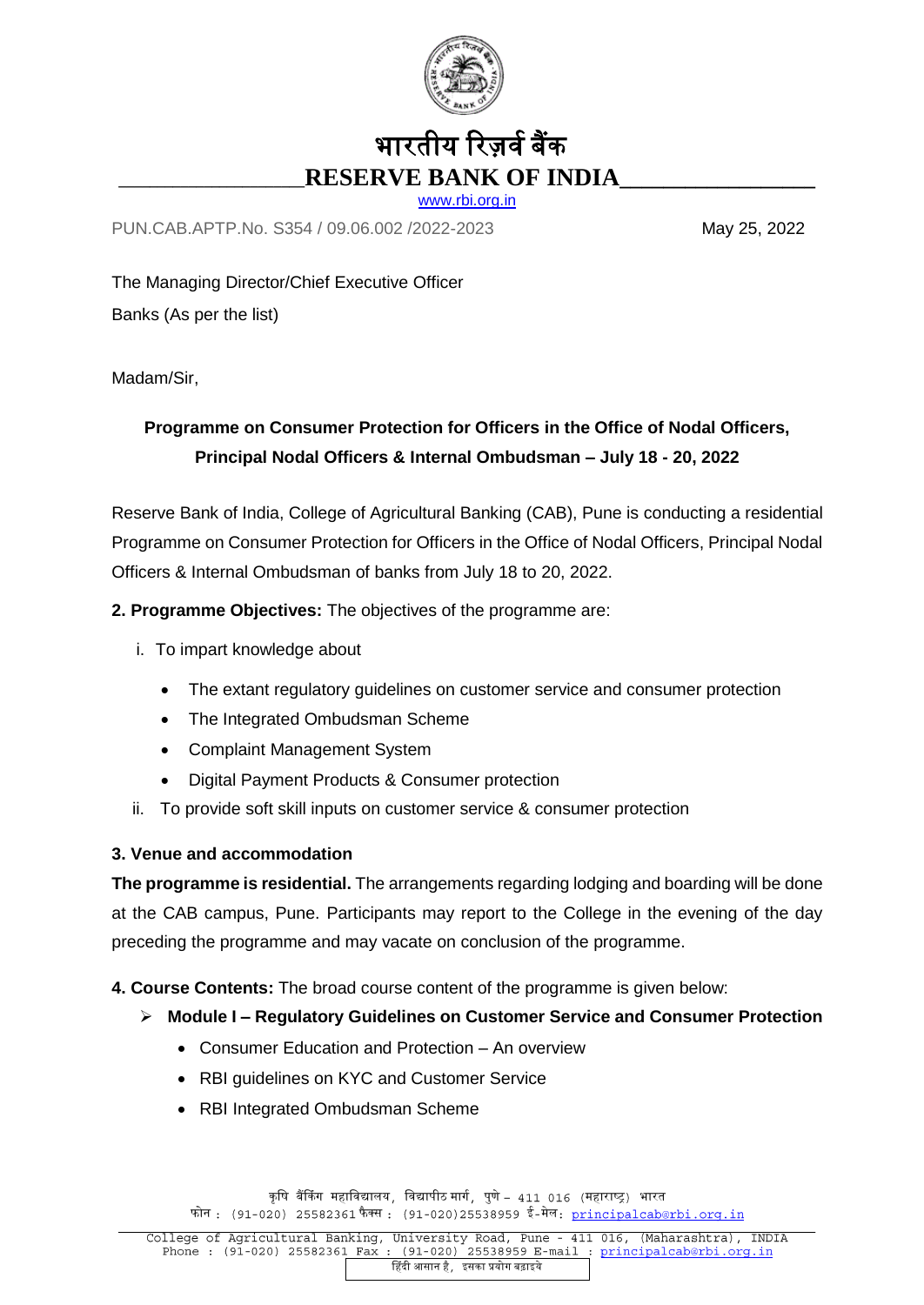#### **Module II – Digital Financial Services and consumer protection**

- Digital Payment Products Overview, Features & Safeguards
- RBI Guidelines on Digital Payment Services & Products A Consumer Protection **Perspective**
- **Module III – Grievance Redress – Operational Aspects**
	- Resolution of complaints relating to Electronic Banking Transactions
	- Root Cause Analysis of Complaints
	- Complaint Management System Functionalities & demonstration
- **Module IV – Behavioural Perspectives**
	- Role of effective communication in providing customer service and handling customer grievances

**5.** We request you to nominate suitable officers from your bank for this programme. Nominations may please be sent to [nomination.ami@rbi.org.in](mailto:nomination.ami@rbi.org.in) on or before July 8, 2022. **For fees related queries, kindly refer to the attached document**.

**6.** For nomination related enquiries, you may please contact the Nomination Desk (Smt. Khushboo – Telephone No. 020 2558 2398) or through e-mail to [nomination.ami@rbi.org.in.](mailto:cabacademic@rbi.org.in)

| <b>IMPORTANT DATES TO REMEMBER</b>  |                               |
|-------------------------------------|-------------------------------|
| <b>Programme Dates</b>              | July 18-20, 2022              |
| Last date for receipt of nomination | July 8, 2022                  |
| <b>Reporting at CAB</b>             | <b>July 17, 2022, Evening</b> |
| <b>Completion of programme</b>      | 4:30 p.m. on July 20, 2022    |

Yours sincerely

(Abhishek Kumar) Programme Director Contact : 9601451181

Encl.: As above

कृषि बैंकिंग महाविद्यालय, विद्यापीठ मार्ग, पुणे – 411 016 (महाराष्ट्र) भारत फोन:  $(91-020)$  25582361 फैक्स:  $(91-020)$ 25538959 ई-मेल: principalcab@rbi.org.in